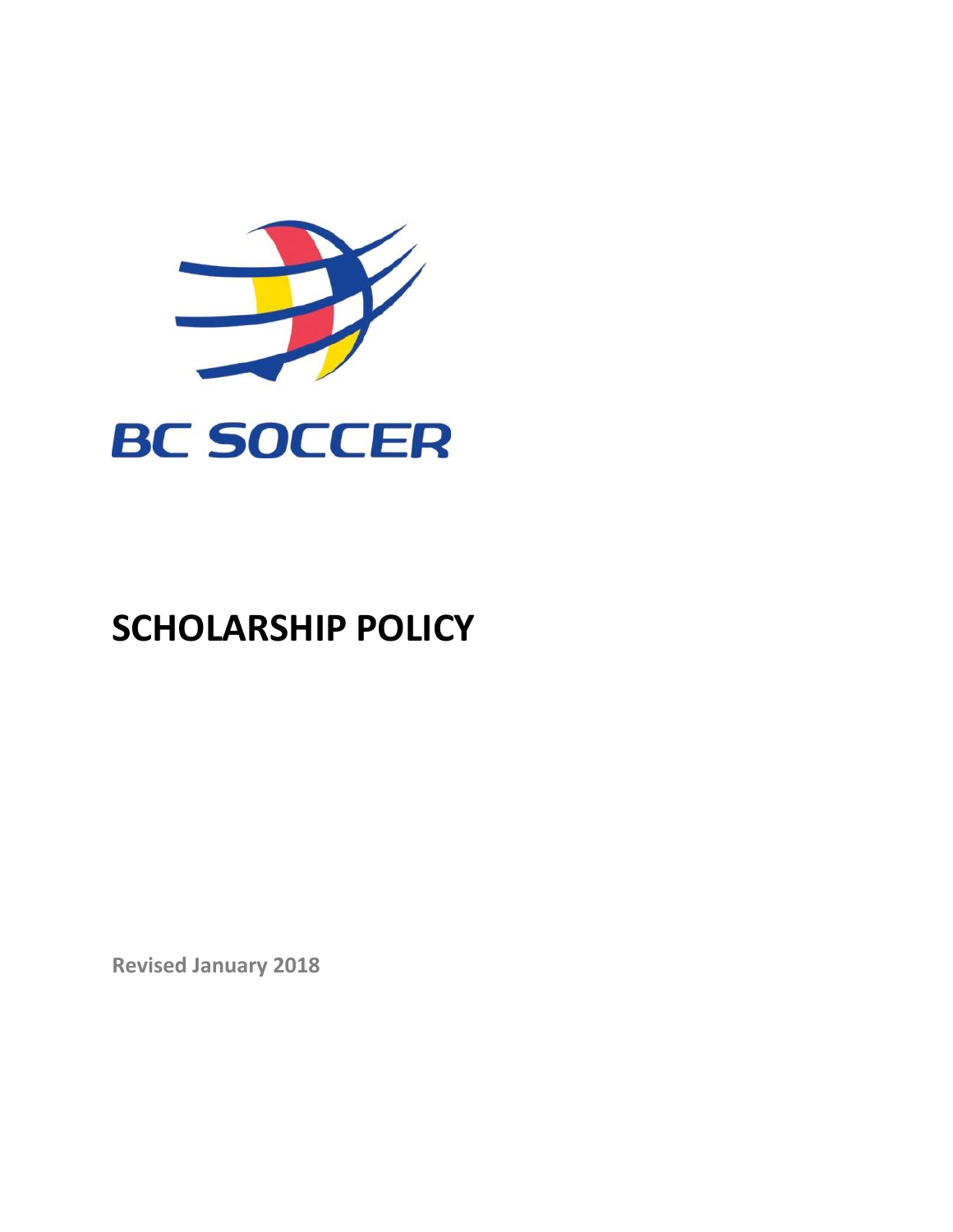## **ABOUT BC SOCCER SCHOLARSHIPS**

As the provincial body of Soccer in British Columbia, BC Soccer relies heavily on the contributions of its members. In order to acknowledge the efforts of the youth members, a number of scholarships are awarded to youth members who go far beyond their expected roles. These members are pillars of the Soccer community. This policy describes the application and selection process for the BC Soccer Scholarship.

### **OBJECTIVE**

Support and encourage youth members, who go far beyond their expected roles and who will undertake post secondary education, by providing them with financial support.

#### **SCHOLARSHP POLICY**

1) BC Soccer has a number of scholarships for each scholarship year.

- 2) The funds must be received as per the Scholarship Agreements between BC Soccer and the Donor.
- 3) Scholarships are awarded by BC Soccer to any successful applicant who is currently participating in affiliated soccer as a player, referee, coach or administrator and has done so for 3 or more years
- 4) The qualifications of recipients:
	- a) Proceeding from Grade 12 to any university in the province or other secondary institution approved by the Awards and Scholarship committee
	- b) Attending a post-secondary institute, but who are under 19 years of age as of January  $1<sup>st</sup>$ , of the current playing season
	- c) Must have demonstrated good citizenship, personality and leadership
- 5) All applicants must follow the scholarship application process outlined in this policy in order to be considered for a BC Soccer Scholarship. BC Soccer reserves the right to forego processing any applications from applicants who do not follow the procedure outlined below.
- 6) The funds will be withheld until such time the recipient provides proof of payment of tuition either the first semester or in full as well as proof of enrolment that he/she is attending any postsecondary institute approved by the Events Committee.
- 7) A scholarship that is awarded, but not availed of within 3 years of the award winner's high school graduation year will be deemed to be null and void. The aforementioned scholarship award will be then awarded to a new candidate the following year.